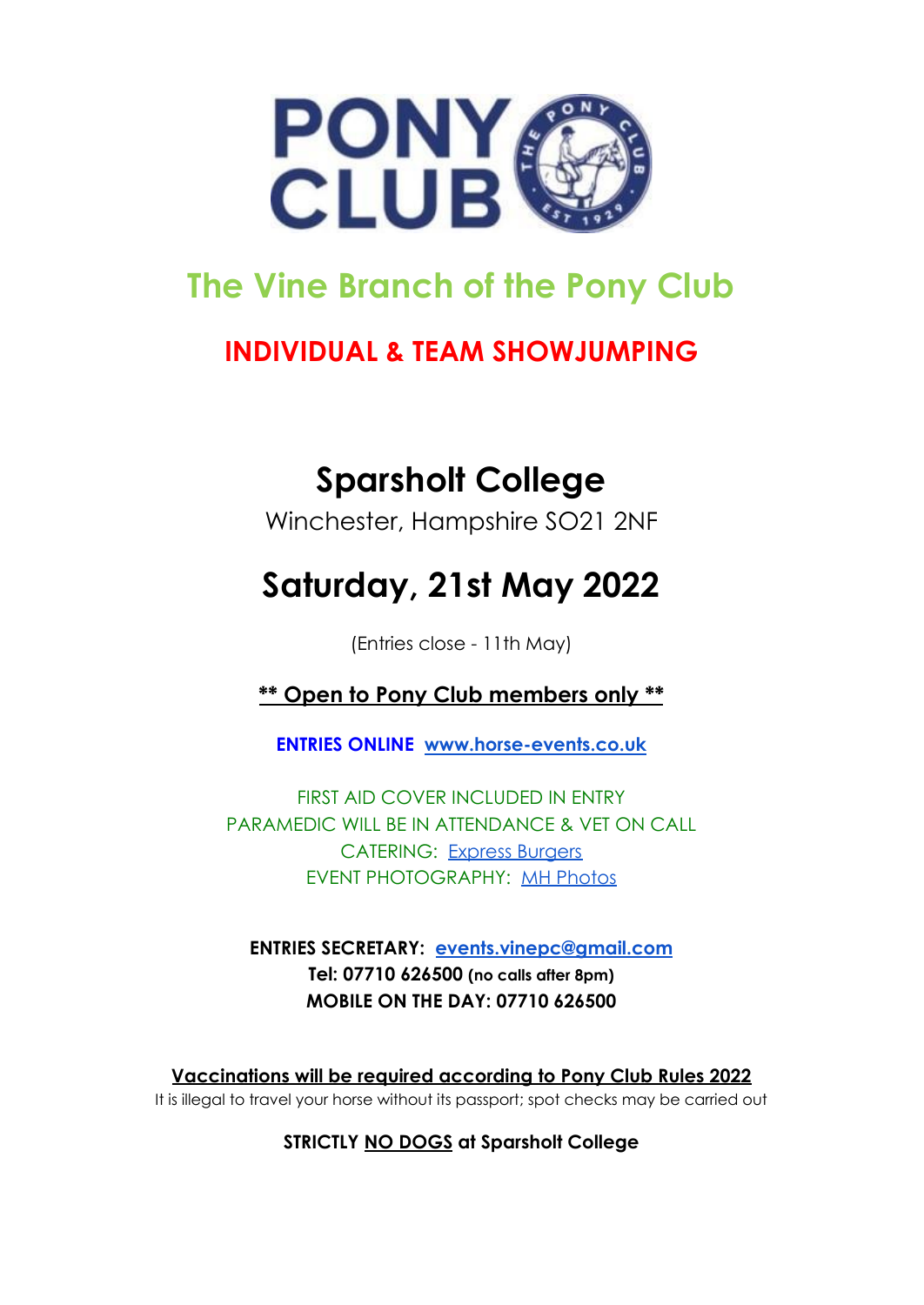### **SCHEDULE:**

- **CLASS ONE: 60 cm**
- **CLASS TWO: 70cm**
- **CLASS THREE: 80cm**
- **CLASS FOUR: 90-95cm**
- **CLASS FIVE: 1m-1.05m**

**ENTRY FEES:** Individual: £18.00 per class inclusive of first aid cover.

**All Classes are for Teams and Individuals and will be run as a single phase.** \*Class 5 may be for Individuals only depending on entry numbers

ROSETTES to sixth place for teams and individuals in each class.

Classes will be run under Pony Club 2022 Show jumping Rules.

#### **PLEASE PRINT NUMBERS AT HOME AND RIDERS MUST PROVIDE OWN NUMBER BIB**

**TEAMS** - Branch entries will be sent to nominated branch team managers on or before Thursday 12th May for team confirmations by end of Sunday 15th May. Strictly NO LATE ENTRIES will be accepted. Please email team details to **[events.vinepc@gmail.com](mailto:events.vinepc@gmail.com)**

#### **CLOSING DATE FOR ENTRIES – Friday 11th May 2022**

Entries will close before 11th May if classes are full and a waiting list will be held.

If you miss the closing date please contact the Entries Secretary by email for any available spaces. Entries will be accepted in order of receipt.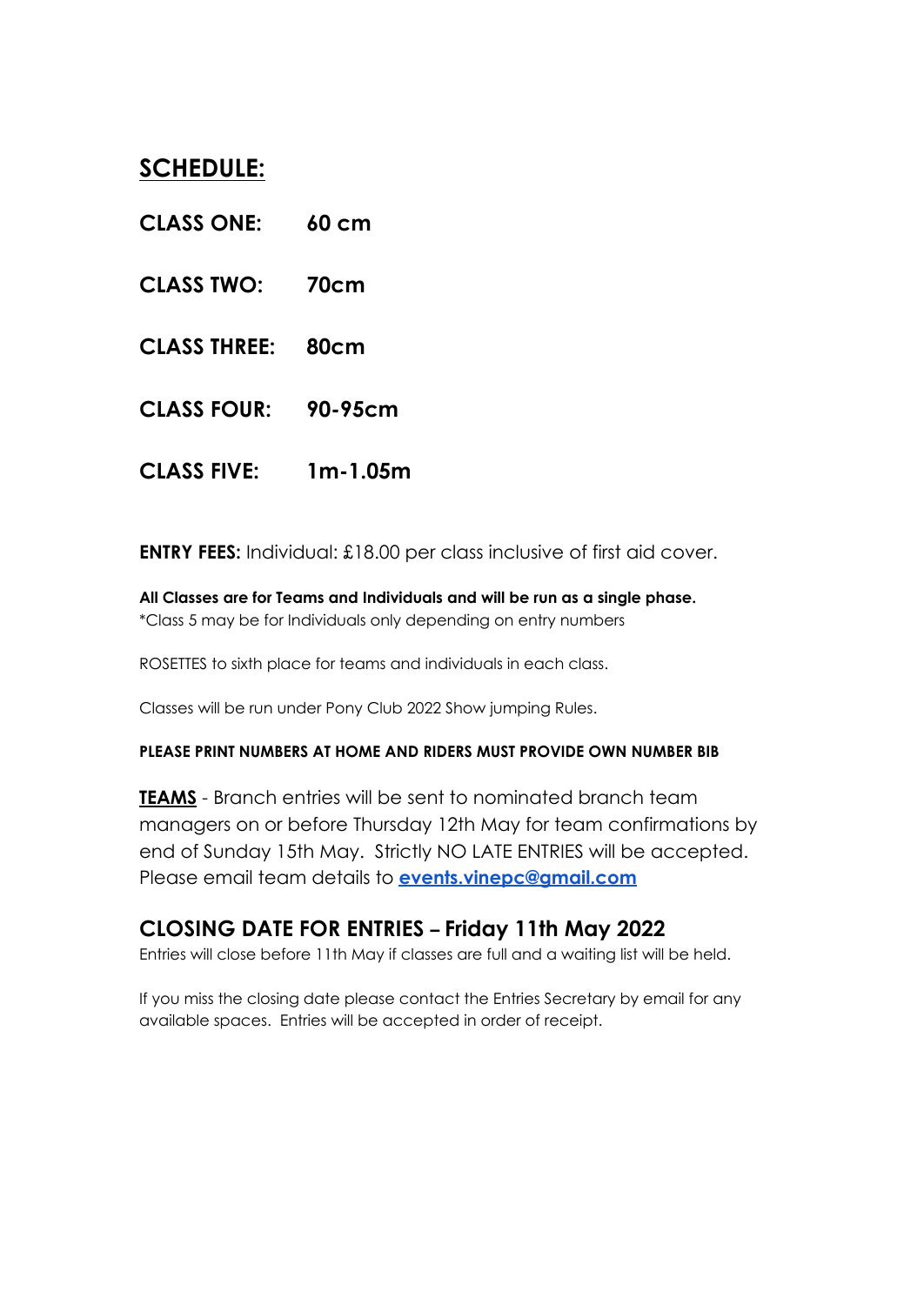### **RULES AND NOTICES**

1. Teams to be made up of 3 or 4 combinations, with the best three scores to count. 2. Substitutions allowed – please tell the Team Secretary (Entries before the day, if possible)

3. Pre-entries are essential as entries will be limited. If you miss the closing date please email the Entries Secretary for available spaces. A waiting list will be held if necessary. 4. Withdrawal refunds given only on the receipt of a relevant doctor/vet certificate received by the Entries Secretary by 15th May 2022

5. If the show is canceled due to circumstances beyond our control, entry fees will be refunded less an admin charge of £5.00 per class.

6. TIMES WILL BE GIVEN – please see the Vine Pony Club [Website](https://branches.pcuk.org/vine/) from 19th May 2022. Please wait until the evening to see your times – they will be up ASAP.

7.Competitors may be asked to jump up to 15 minutes before their estimated time – please be ready. If you miss your turn, you may have to wait until the end of the class and will only be able to jump if time allows.

8. Competitor numbers MUST be visible at all times whilst mounted. All Pony Club members must have current hat tags. **PLEASE PRINT NUMBERS AT HOME AND PROVIDE OWN NUMBER BIB**

9. Warm up – the number of competitors will be restricted; please obey the steward's instructions as to when you can use the warm-up rings. No lunging is allowed at Sparsholt College.

10. Children (under 16) must not jump in the warm-up arena without an accompanying adult.

11. Each horse/pony may only compete once in each class and in a maximum of three classes.

All horses/ponies must be at least 5 years old on the day of competition. Stallions are allowed with prior permission from the Entries Secretary and must have stallion discs and ribbons on; any stallion ridden by a Pony Club member must have written permission from their DC/Centre Proprietor which must be emailed to the Entries Secretary.

12. Turnout for ALL riders and horses should be as in the Pony Club Rules for Show-jumping 2022. Please contact the Entries Secretary BEFORE the show day for any queries re dress/turnout. Rules available on The Pony Club [Website](http://www.pcuk.org)

13. SPURS: ALL spurs worn anywhere on the showground, by any competitor, must comply with Pony Club rules. Misuse of spurs by any competitor will be recorded and reported and may result in disqualification from the competition

14. Any abuse of horses/ponies, officials, other competitors or members of the public will not be tolerated and those found doing so will be asked to leave the venue with no compensation and may be reported to the relevant authority.

15. Judges' decision is final. Any objection must be handed to the Show Secretary in writing with a £30 deposit (which will be forfeited if the objection is not upheld) within 15 minutes of the incident and BEFORE the results announcements for that class.

16. INSURANCE; please ensure that you have adequate/appropriate insurance for rider, horse, property and third party.

17. PHOTOGRAPHS: by entering this competition you are agreeing to be photographed whilst competing; these photographs may be used for future publicity.